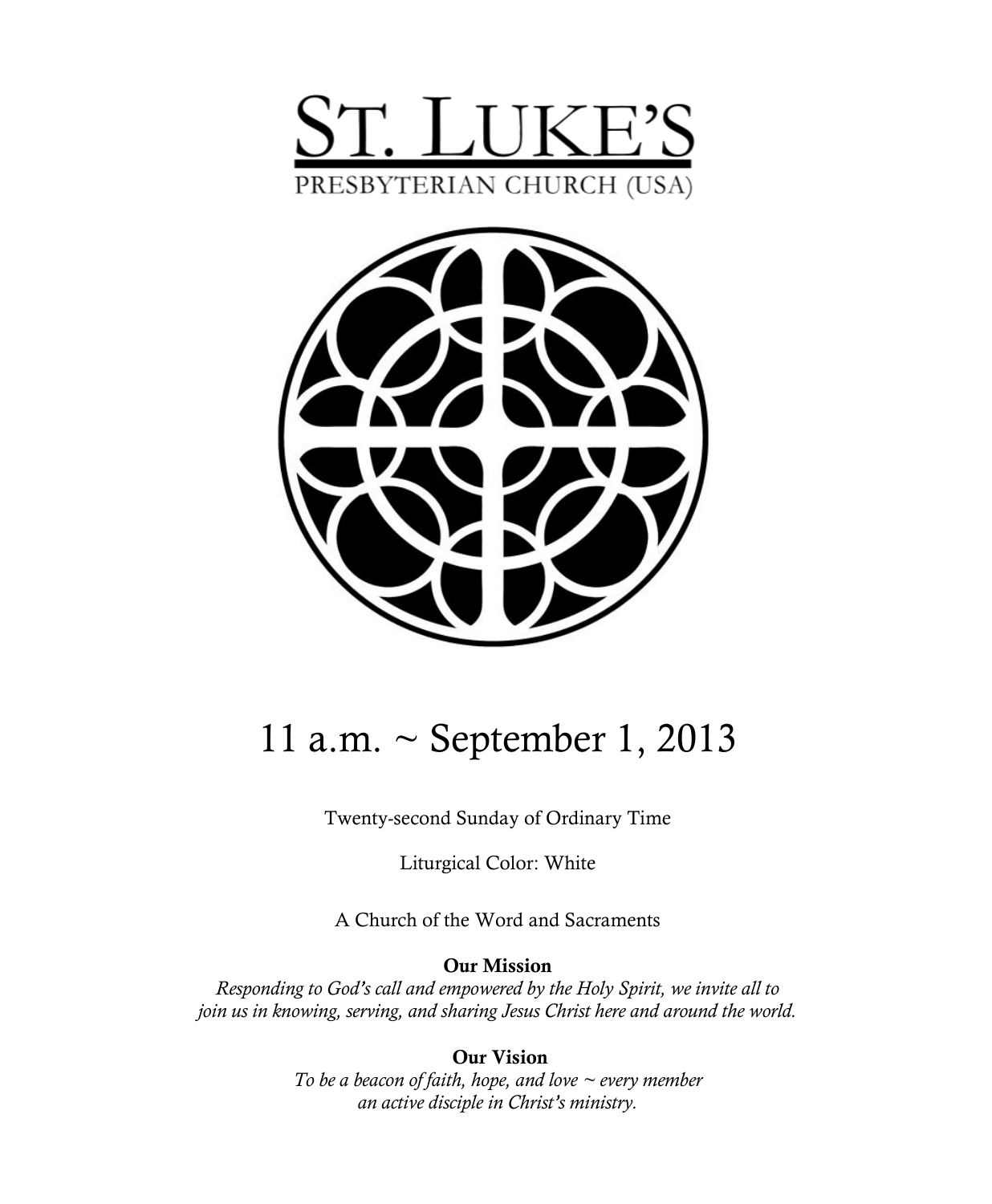### We Assemble in God's Name

|                                                                                                                                                                                                                             | In Preparation for Worship    | down, you cannot see something that is above you." | "A proud man is always looking down on things and people; and, of course, as long as you are looking<br>C. S. Lewis, Mere Christianity |  |  |
|-----------------------------------------------------------------------------------------------------------------------------------------------------------------------------------------------------------------------------|-------------------------------|----------------------------------------------------|----------------------------------------------------------------------------------------------------------------------------------------|--|--|
|                                                                                                                                                                                                                             | Gathering Prayer of Adoration |                                                    | Shannon Dill                                                                                                                           |  |  |
| Prelude                                                                                                                                                                                                                     |                               | Where Charity and Love Prevail                     | Mark Roberts                                                                                                                           |  |  |
| *Call to Worship<br>Psalm 81<br>Sing aloud to God our strength; shout for joy to the God of Jacob.<br>Leader:<br>To the LORD our God, Who brought us up out of the land of Egypt.<br>People:<br>A11:<br>Let us worship God! |                               |                                                    |                                                                                                                                        |  |  |
| <sup>*</sup> Processional Hymn #332                                                                                                                                                                                         |                               | Live Into Hope                                     | TRURO                                                                                                                                  |  |  |
| Celebration of Community<br>Phil Brown                                                                                                                                                                                      |                               |                                                    |                                                                                                                                        |  |  |
| *Invitation to Confession                                                                                                                                                                                                   |                               | Change My Heart, O God<br>(see music on page 5)    | CHANGE MY HEART                                                                                                                        |  |  |
| $*$ Call to Praver                                                                                                                                                                                                          |                               |                                                    |                                                                                                                                        |  |  |

Call to Fravel

Leader: The Lord be with you. **People: And also with you.** Leader: Let us pray.

### \*Prayer of Confession (in unison)

**Great and wonderful God, we come conscious of our own sinfulness, but rejoicing in Your mercy, all too aware of our unworthiness, yet celebrating Your awesome forgiveness. For all the ways we have failed to live as Your people: forgive us. Lead us closer to You and teach us Your will, so that what we say with our lips we may truly practice in our lives, to the glory of Your name. Amen.**

### \*Assurance of Forgiveness

### **†**\*Gloria Patri

**Glory be to the Father, and to the Son, and to the Holy Ghost; as it was in the beginning, is now, and ever shall be, world without end. Amen. Amen.**

| Tell Us Our Story |  |  | Phil Brown |
|-------------------|--|--|------------|
|                   |  |  |            |

Children are always welcome to stay in worship. However, if you prefer, parents of children through age 3 may take them to the nursery.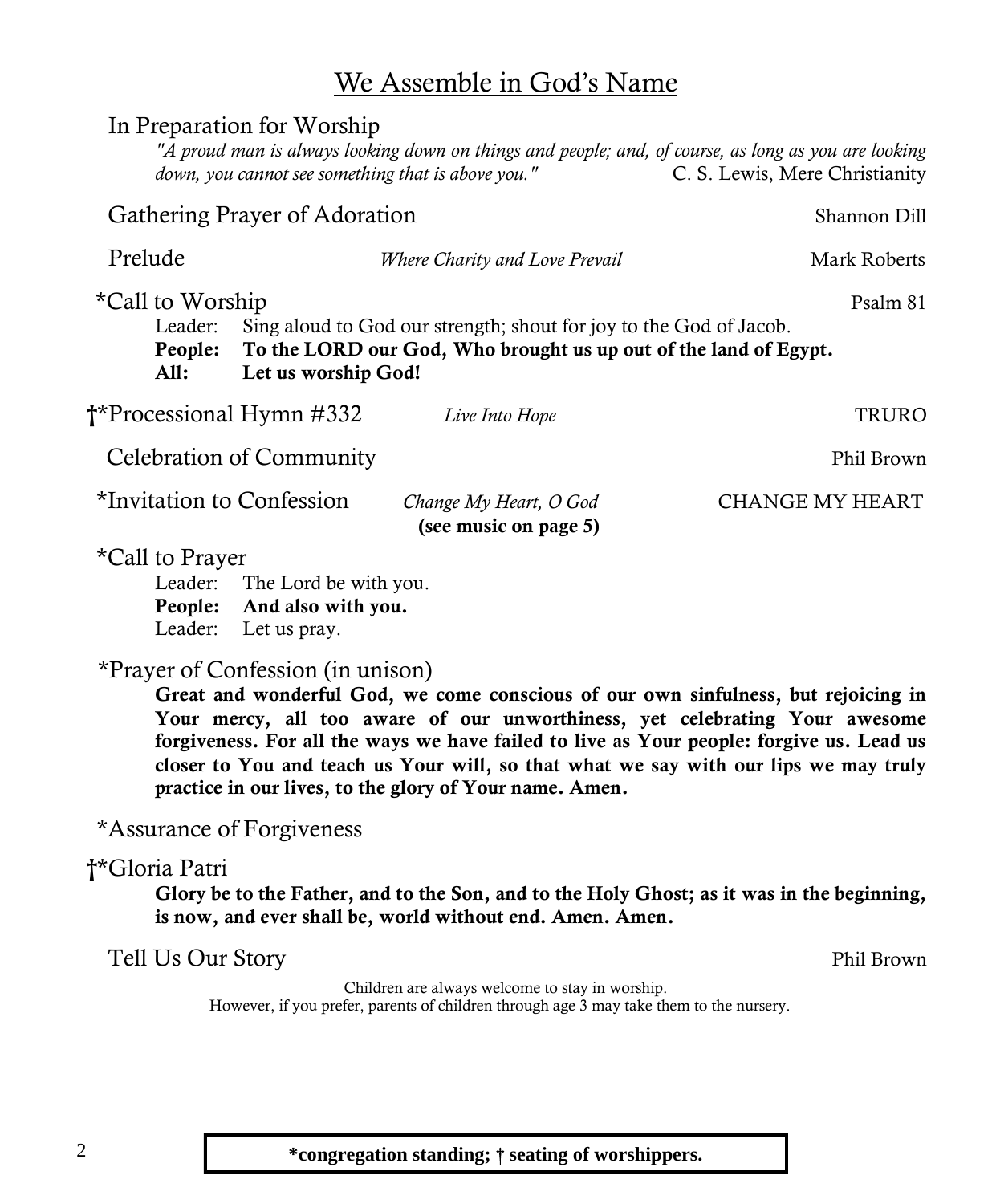Morning Prayer & The Lord's Prayer

**Our Father Who art in heaven, hallowed be Thy name. Thy kingdom come, Thy will be done, on earth as it is in heaven. Give us this day our daily bread; and forgive us our debts, as we forgive our debtors; and lead us not into temptation, but deliver us from evil. For Thine is the kingdom and the power and the glory, forever. Amen.**

(Parents may return to their seats following The Lord's Prayer.)

### We Hear God's Word Proclaimed

Old Testament Reading *Isaiah 58:6-9* Sally Shelton

Page 638

Leader: The Word of the Lord. **People: Thanks be to God.** 

New Testament Reading *Luke 14:1, 7-14* Shannon Dill

Pages 907-908 Leader: The Word of the Lord. **People: Thanks be to God.**

Sermon *"Priority Seating"* Shannon Dill

### We Respond to God's Word

#### \*Nicene Creed (in unison)

**We believe in one God, the Father, the Almighty, maker of heaven and earth, of all that is, seen and unseen. We believe in one Lord, Jesus Christ, the only Son of God, eternally begotten of the Father, God from God, Light from Light, true God from true God, begotten, not made, of one Being with the Father; through Him all things were made. For us and for our salvation He came down from heaven, was incarnate of the Holy Spirit and the Virgin Mary and became truly human. For our sake He was crucified under Pontius Pilate; He suffered death and was buried. On the third day He rose again in accordance with the Scriptures; He ascended into heaven and is seated on the right hand of the Father. He will come again in glory to judge the living and the dead, and His kingdom will have no end. We believe in the Holy Spirit, the Lord, the giver of life, Who proceeds from the Father and the Son, Who with the Father and the Son is worshipped and glorified. Who has spoken through the prophets. We believe in one holy catholic and apostolic church. We acknowledge one baptism for the forgiveness of sins. We look for the resurrection of the dead, and the life of the world to come. Amen.**

**Offering & Offertory** *Blessed Assurance* arr. Bruce Jones Steve Cashwell, Beth Eisenmesser, Bruce Jones - trio

\*Doxology

**Praise God, from Whom all blessings flow; Praise Him, all creatures here below; Praise Him above ye heavenly host; Praise Father, Son, and Holy Ghost. Amen.**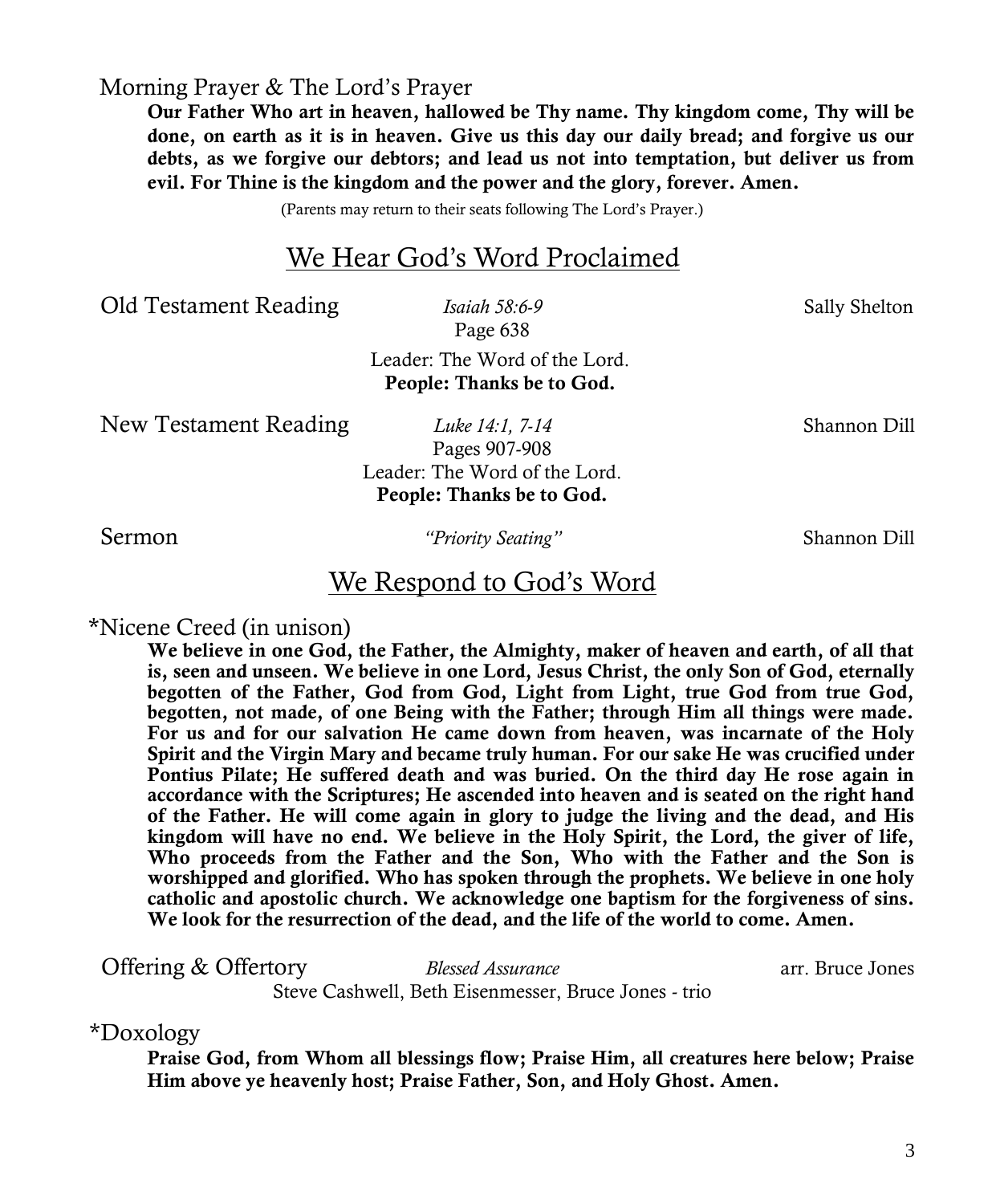### The Lord's Supper

When coming forward for Communion, please kneel at the closest available space to the center aisle. If you would like to be served where you are sitting, please raise your hand as the communion servers come down the center aisle and you will be served by intinction (dipping the bread in the cup). Everyone is invited to participate in the sacrament. Children who have discussed the sacrament with their parents and/or a pastor are welcome. A server with gluten-free bread will be standing toward the center aisle on the pulpit side of the communion rail. If you prefer gluten-free bread, please indicate your preference to this server. *Parents, please note the center rings of the communion are filled with wine. Only the outer ring is filled with grape juice.* 

### Communion Music

The congregation is asked to sing the following hymns:

#### *Glorify Thy Name*

Father, we love You, we worship and adore You, glorify Thy name in all the earth. Glorify Thy name, glorify Thy name, glorify Thy name in all the earth.

Jesus, we love You, we worship and adore You, glorify Thy name in all the earth. Glorify Thy name, glorify Thy name, glorify Thy name in all the earth.

Spirit, we love You, we worship and adore You, glorify Thy name in all the earth. Glorify Thy name, glorify Thy name, glorify Thy name in all the earth.

#### *As the Deer*

As the deer pants for the water so my soul longs after You. You alone are my hearts desire and I long to worship You. You alone are my strength, my shield; to You alone may my spirit yield. You alone are my heart's desire and I long to worship You.

#### *Give Thanks*

Give Thanks with a grateful heart, give thanks to the Holy One, Give Thanks because He's given Jesus Christ His Son. And now let the weak say "I am strong"; let the poor say, "I am rich because of what the Lord has done for us."

#### *God is So Good*

God is so good, God is so good, God is so good, God's so good to me. God cares for me, God cares for me, God cares for me, God's so good to me. God loves me so, God loves me so, God loves me so, God's so good to me. God is so good, God is so good, God is so good, God's so good to me.

#### *I Love You, Lord*

I love You Lord, and I lift my voice to worship You, O my soul rejoice. Take joy, my King, in what You hear, may it be a sweet, sweet sound in Your ear.

#### *Lord, Be Glorified*

In our lives, Lord, be glorified, be glorified. In our lives, Lord, be glorified today. In our homes, Lord, be glorified, be glorified. In our lives, Lord, be glorified today. In Your church, Lord, be glorified, be glorified. In our lives, Lord, be glorified today. In Your world, Lord, be glorified, be glorified. In our lives, Lord, be glorified today.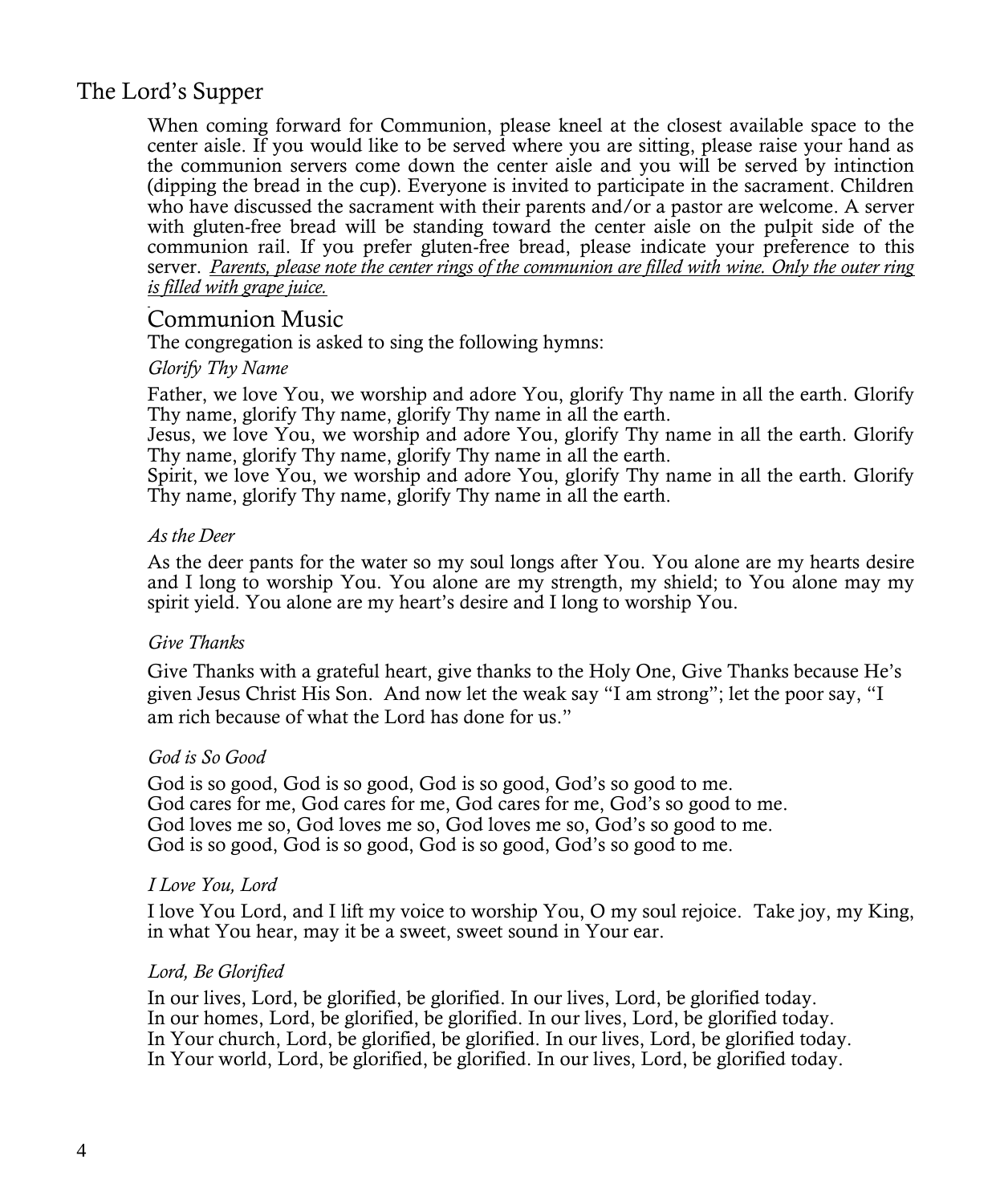### We Go in God's Name

\*Sending Hymn #335 *Though I May Speak* O WALY WALY

\*Benediction

\*Postlude *Allegro Moderato* George F. Handel

 $\sim\sim\sim\sim\sim\sim\sim$ 

We would like to thank Jill Hudson for playing the organ for our worship service this morning.

 $\sim\sim\sim\sim\sim\sim\sim$ 

*Change My Heart, O God* **CHANGE MY HEART** 



WORDS: Eddie Espinosa (Isa. 64:8) MUSIC: Eddie Espinosa @ 1982 Mercy/Vineyard Publishing

**CHANGE MY HEART** Irregular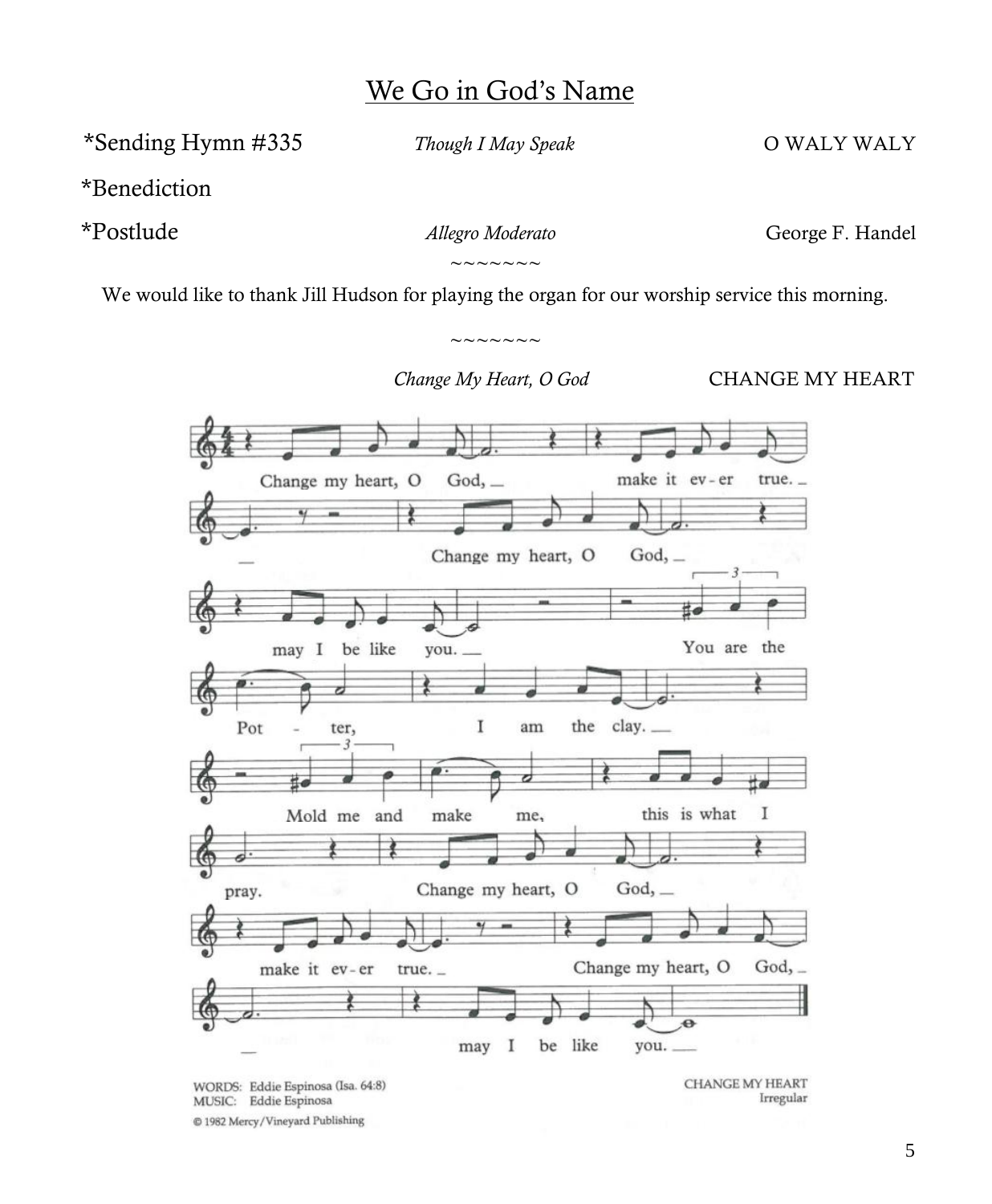### Serving Today

**Acolytes:** Crucifer: Scott Whitener, Candle Lighter: Thomas Rice, Bible Bearer: Hannah Price, Bell Ringer: Andrew Rice **Chancel Guild:** Amy & George Stewart **Communion Servers:** John Bradley, Dave Elkins - captain, Lucy & Ken Painter, Sally & Dwight Shelton **Continental Breakfast:** Gena, Mike & Ben Spears **Greeters:** Ted Guerrant & Tom McIntosh **Open/Close:** Miles Young **Sound Crew:** Jim Bryant **Ushers:** Jack Fields - captain, Ellen & John Massey, Edna & Jim Schell

We would like to thank Andrew Rice for being our Bell Ringer last Sunday.  $\sim$   $\sim$   $\sim$   $\sim$   $\sim$   $\sim$ 

**Mountain TOP Mission Weekends:** Mountain TOP adult mission weekends are approaching! Opportunities are available every weekend (Thursday - Sunday) in October and the first weekend in November. We have a group attending the November weekend (October 31 - November 3), and will also organize other weekends depending on interest. Please contact Shannon [\(shannondill@slpres.org\)](mailto:shannondill@slpres.org) for more information or to register.

**Church Office Closed:** The church office will be closed **Monday, September 2** for Labor Day. We will reopen on Tuesday, September 3 at 8:30 a.m.

**Fall Pancake Breakfast and CE Kick-Off: Sunday, September 8**, come eat pancakes together and say hello to fall. Our breakfast starts at 9:20 a.m. in Great Hall. You can then learn more about our fall Christian Education offerings for all ages. There is no charge, but donations will be accepted.

**Young Adults:** The first fall Young Adult get together will be on **Thursday, September 12,** at the home of Phil and Kara Brown, (2451 Northlake Court NE, Atlanta, GA 30345), from 7:00-8:30 p.m. Dinner will be provided. We will gather, talk about our year ahead and then have a low-key discussion. Except for September, we will meet the 2nd Tuesday of every month at someone's house from 7:00-8:30 p.m. with dinner and discussion. Please email Morgane Hardy (morgan\_hardy@hotmail.fr) or Katherine Robeson (khrobeson@gmail.com) for more information.

**FEAST for ALL!** Register now for our Wednesday night fellowship and learning program, which begins September 18. Please leave your completed registration form and payment in the picnic basket in Sheppard Hall or in Liz Catlett's mailbox by **Sunday, September 15**. Note the family dinner deal! More details are in the brochures which can be found on our website, [www.slpres.org,](http://www.slpres.org) in the lobby, in the narthex, or in the Sheppard Hall lobby. Don't forget you can also sign up weekly on the blue pew cards, or call Sally Hawkins in the church office by noon on Monday.

**Boy Scout Annual Popcorn Fundraiser:** Troop 764's annual popcorn fundraiser will be held at St. Luke's on September 15, 22 and 29 from 9:30 a.m. to 12:30 p.m. in the lobby and courtyard. The Scouts will be selling three varieties - traditional favorites such as caramel and cheese popcorn, as well as some new flavors - buffalo cheddar cheese, jalapeño cheddar cheese, and dark and white chocolate drizzle. They will also be accepting donations to send popcorn to the troops. Popcorn is a great after-school snack and makes wonderful Christmas gifts. Questions? Contact Donna Mason at 770-698-9147 or [donna.mason@me.com.](mailto:donna.mason@me.com) Thanks in advance for supporting our Scouts!

**Blood Drive Sunday, September 22:** On Sunday, September 22, we will host LifeSouth for a blood drive from 8 a.m. to 1 p.m. in the Great Hall. Remember to bring a photo ID and drink plenty of fluids (avoid caffeine) before you donate. We need to collect at least 18 pints. Questions? Contact Patsy Bradley at 770-394-5383.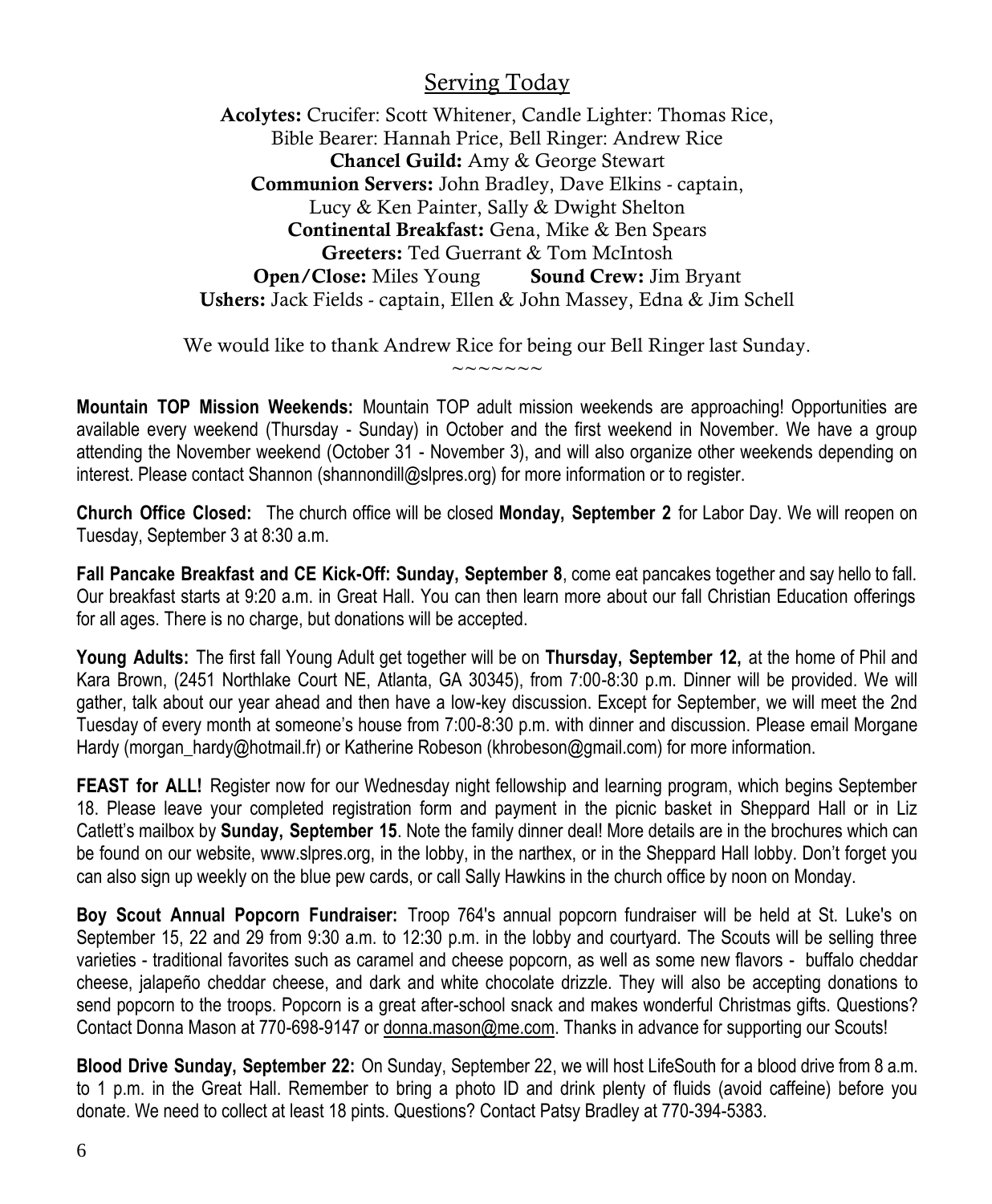**Flu Shots:** CVS will offer the flu shot at St. Luke's on Wednesday, September 25, noon to 6 p.m. in the Session Room, #109. You must be 13 years old or older. Medicare and many insurance companies completely cover this fee, which is \$30. Sign up in the lobby and include your name, phone number, and email address. CVS will try to contact you ahead of time for pre-certification. Everyone who gets the shot will receive a 20% off coupon for CVS. Questions? Contact Bonnie Farrar on Thursdays or Fridays at 770-393-1424, or bonniefarrar@slpres.org.

### KNOW

**Mom's Group Fall Study:** For moms of infants through elementary age and beyond. We will meet every Wednesday from 10 - 11 a.m., September 18 through November 6. Childcare is available with a reservation. **Contact Shannon Dill, shannondill@slpres.org, to register!** 

**Men's Bible Study:** Meets every Friday, year round, 6:40 - 8 a.m. in the Parlor, Room 145, and is led by Dave Elkins. Gather with other men before you start your day to share in Bible study and fellowship. We are studying First John.

**Disciple Bible Study Groups:** Open to men and women of all ages who would like to know more about the Bible and share this experience with others. You are invited to be a part of this weekly group beginning in the fall and let the Bible become *your* story. Questions? Contact Shannon Dill at shanondill@slpres.org or 770-393-1424, ext. 229.

**Disciple: "Becoming Disciples Through Bible Study".** We will meet Thursdays, 7-9 p.m. for 34 weeks beginning September 12. Led by Paula Barbin, the course materials are \$38. This study is an overview of the entire Bible.

**Disciple: "Remember Who You Are: The Prophets and The Letters of Paul".** We will meet Tuesdays, 7-9 p.m. for 32 weeks starting September 10. Led by Carol Sweigert and Sandra Clay, the materials are \$38. We will read the major and minor Old Testament prophets and the thirteen letters attributed to Paul. Several themes weave their way through the study - the call to remember, the call to repent, the need for renewed vision, and the place of community.

**Disciple: "Christian Believer: Knowing God with Heart and Mind".** We will meet Mondays, 11 a.m. to 12:30 p.m. Led by Phil Brown, materials are \$37. We will see that Christians before us have wrestled with some of the same issues of belief that Christians wrestle with today. We will pick up this study half-way through the book, as it was started last fall, and we will go at our own pace. Join us for the second half - we promise you will not be lost!

Let's start the fall with some new books! Talking with My Father: Jesus Teaches on Prayer by Ray C. Stedman will interest adults and the children will love these Bible stories "retold for children": *Jacob and Esau* by Mary Auld, *King Solomon* by Maxine Nodel, and *God's People: Stories from the Old Testament* by Geraldine McCaughrean. We also have a new fun, musical book: All God's Critters Got a Place in the Choir with words and music by Bill Staines and illustrations by Margot Zemach.

**Cursillo:** The next Cursillo Weekend is **Thursday, October 31 through Sunday, November 3, 2013** at the Pinnacle Retreat Center in Clayton, Georgia. What is Cursillo? Cursillo (cur-see-yo) is a Spanish word that can be translated as "a short course." Presbyterian Cursillo is a three-day, lay-led spiritual renewal weekend that presents a short course in living life in Christ. Its purpose is to help Christians become more deeply rooted in their faith by focusing on God's unconditional love and Christ's call to service. Cursillo is not designed to change what you believe, but to help you realize the full abundance and grace of that belief. It has also been described as three days of singing, worship, laughter, prayer, fellowship, and thinking about what God has planned for you. Format of the weekend includes 15 talks by Presbyterian ministers and lay staff followed by table discussion on the topic. Georgia Presbyterian Cursillo is an outgrowth of a world-wide Cursillo movement that is active today in the Roman Catholic, Methodist, Episcopal, and Lutheran churches as well as the Presbyterian Church. Contact: Debi [\(debi.elkins@att.net\)](mailto:debi.elkins@att.net) and Dave Elkins [\(d.elkins@att.net\)](mailto:d.elkins@att.net) at 770-458-6415; or anyone at SLPC who has attended. Their website has more information about the Cursillo weekend, applications, the location and facilities: [www.g](http://www.signupgenius.com/go/805084CAFAF28A75-slpc3)eorgiapresbyteriancursillo.com.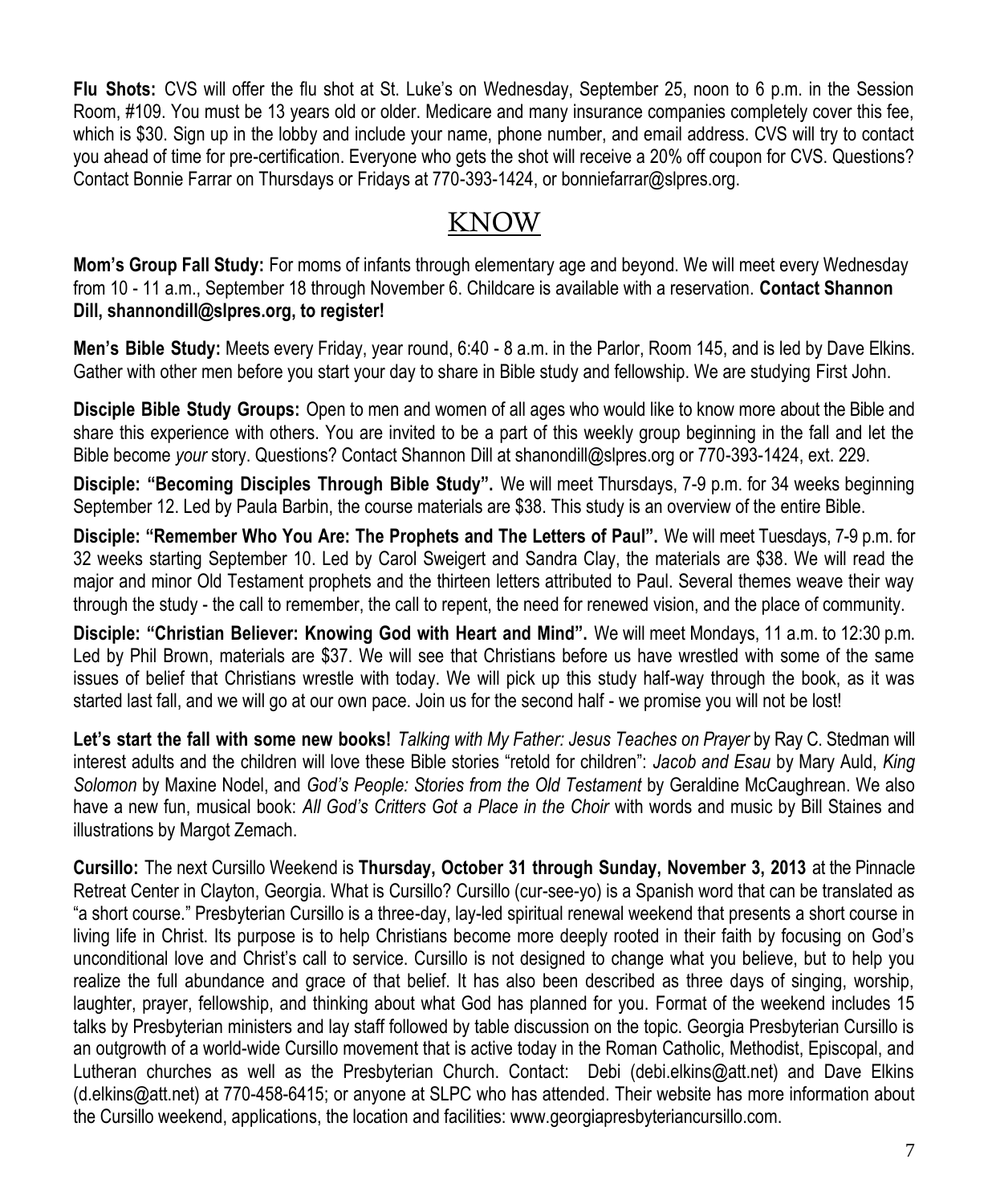### *Adult Sunday School ~ Next Sunday ~ 9:30-10:30 a.m.*

**Next week is Christian Education Kick-Off.** Join us in the Great Hall for a pancake breakfast prepared and served by our youth. Breakfast starts at 9:20 a.m., then you can learn more about our fall offerings. There is no charge, but donations will be accepted. Here is the line-up of classes which will be offered this fall:

**Faith Foundations, Room 232 FINCH (Families in Christ), Room 203 The New Testament - The Historical Jesus, Room 145, Parlor Seasons of the Spirit, Room 231-233 Soul Food, Room 235**

### *St. Luke's Presbyterian Women (SLPW)*

PW is gearing up for the fall. The cost is \$50 and all women are invited to join. Ellen Womack is Moderator this year and looks forward to meeting and welcoming you to a great year! Stop by the PW table in the lobby and learn more about St. Luke's Presbyterian Women.

**Coordinating Team Meeting:** Tuesday, September 3, 6:45 p.m. in the Parlor, Room 145, with a light dinner.

**Circle Meetings** (All Circle meetings are held in the Parlor, Room 145.)

Monday, September 9, 9:30-11 a.m. (Child care is available for this circle.) Monday, September 9, 7:30-9 p.m. Tuesday, September 10, 9:30-11 a.m.

Circle item for February: Snacks for the St. Luke's Little Saints Preschool. The book study will be an introduction to *"Namesake: When God Rewrites Your Story"* by Jessica LaGrone.

### *Youth Connection (SLYC)*

**Youth Sunday School:** Sundays, 9:30-10:30 a.m. in the Youth rooms.

### **Upcoming Events for All Youth:**

- 1. Pancake breakfast/youth kick-off will be **September 8**.
- 2. **Youth Connect:** 5-7 p.m. Our first Sunday night will be **September 15**, with a parent and youth potluck evening. Youth will have fun playing; parents will get all the info for the year.
- 3. **Youth Choir:** Resumes **September 15,** 7-8 p.m.

### *SPLASH! Children's Ministries*

**Sunday, September 8:** Come eat pancakes and sign up for fall classes! All kids whose parents complete a SPLASH! Authorization Form will receive a SPLASHlight! We'll also have a Photo Booth where children of all ages can get their pictures taken for our SPLASH! Kids Walls of Fame around Sheppard Hall.

**Sunday, September 15:** Join us on the first day of NEW classes! Ages 3, 4, & 5 will gather in Room 120 for Godly Play. First-graders through fifth-graders will gather on the Dock for welcome and worship, then split up for age-level Holy Moly and Connect lessons.

**Wednesday, September 18:** FEAST for ALL Begins! Tons of new faith adventures await all ages. Register now! Forms are available at church and on our web site. Return to Liz Catlett in Christian Education.

### **Needed:**

 one adult helper for our FEAST elementary "What's in the Bible?" class…we have all our small group leaders, but just need someone for extra support each week and back-up in case a leader is absent.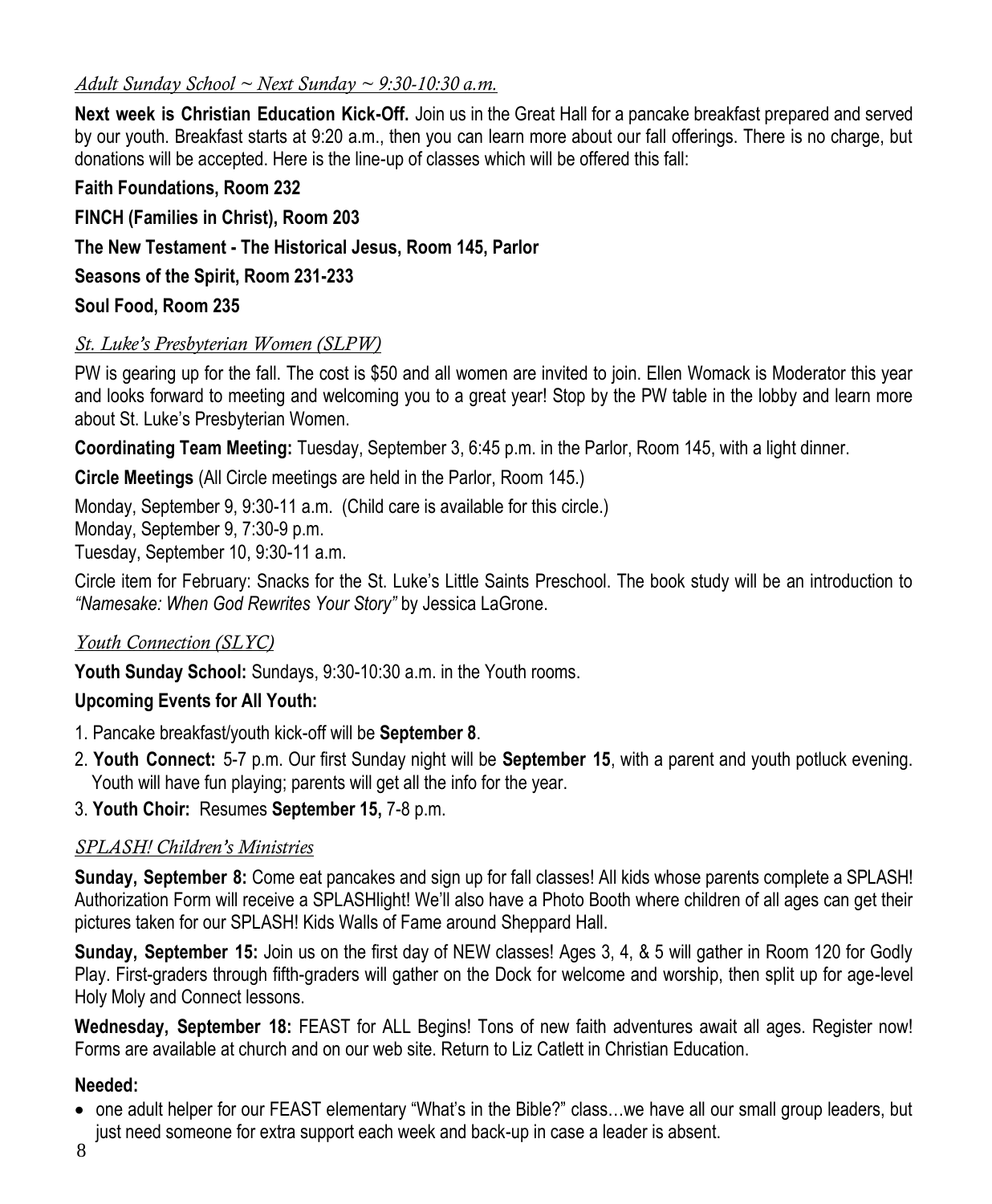- two adult teachers for first grade Holy Moly Sunday School
- one adult Shepherd for second/third grade Holy Moly Sunday School
- one fourth/fifth grade shepherd for Connect Sunday School.

Please contact [cathomas@slpres.org](mailto:cathomas@slpres.org) if you can help with any of these smile-producing jobs.

### SHARE

**Last Sunday, St. Luke's Church welcomed 32 guests to its worship services.** Each Sunday, many of our pews will have a first-time or repeat visitor. Your warm welcome to our guests expresses the inviting and hospitable character of this congregation. Your smile and welcoming word make a difference.

**Invite a friend to St. Luke's!** "*And if someone asks about your Christian hope, always be ready to explain it. But do this in a gentle and respectful way.*" 1 Peter 3:15 (NLT) Do you have a friend, neighbor, colleague, or family member you would like to introduce to St. Luke's Presbyterian Church? Newcomers usually visit for the first time because someone personally invited them, so please consider who in your life would welcome an invitation to explore their faith in this community. If you know someone who might appreciate a personal invitation from a pastor, contact Shirley Carrier in the church office at shirleycarrier@slpres.org or 770-393-1424, ext. 225. Let's make our vision a reality and become a beacon of faith, hope and love - every member an active disciple in Christ's ministry.

**Jobs & Java - St. Luke's Job Seekers Support Group:** Next meeting, **Tuesday, September 3,** at noon in Room 230 for networking and support. For information, contact Jim Garrison, jimgarrison@mindspring.com, or Jared Elliot, jared.elliot@att.net.

**St. Luke's Men's Golf Fellowship (SLMGF):** We meet the first and third Saturdays of the month (March-November) for golf and fellowship. The next date is **September 7.** Sign-up at st-lukes-golf@att.net and provide an email address and your cell phone number. Contact is Dave Elkins at d.elkins@att.net or 770-458-6415.

**Men's Breakfast - September 14:** Make sure you attend St. Luke's Men's Breakfast on September 14 at 8 a.m.! Jason, Shannon, Phil and Clair will be here to fill us in on the state of the Church - not just any church - St. Luke's Presbyterian Church. Although we may have a sense of what is happening at St. Luke's, having our ministerial staff members give us their perspective in this informal setting is very special. We are sure to be inspired as well as entertained while we feast on a delicious breakfast. f you would like to list more than one email address, or have suggestions, etc., please contact Daryl Moore at [ddmoore@yahoo.com,](mailto:ddmoore@yahoo.com) (H) 770-395-6278, or (C) 404-993-6203

**Marriage Enrichment Group Monthly Meetings:** Mark your calendars for the third Sunday of the month for our group meetings. Our fall schedule is **September 15**, October 20, and November 17 from 5 to 6:30 p.m., starting in Room 203. Child care provided. New couples or couples with questions may contact Kimey and Mark Reed at kimeyreed@gmail.com or 404-441-8614.

**Faith & Film, and Potluck Dinner, Friday, September 20**: All adults are welcome to join us for a potluck dinner and movie in Room 207 in Sheppard Hall (Senior High Room). Dinner starts at 7 p.m. and the movie starts at 7:45 p.m. We will be watching *Gifted Hands: The Ben Carson Story.* Please RSVP at connie@salesfitness.com to let Connie and Nick Nicholson know that you are coming and if you would like to help with food

**OWLS (Older, Wiser, Loving, Seniors, 55+):** The OWLS will kick off their fall gatherings on **Tuesday, September 24**, 11:30 to 1 p.m., in the Great Hall. Cost for lunch is \$7. Lee Dunn will be with us as she shares the story of "The Mystery of the Lost Civil War Sword." It should be an interesting and enjoyable gathering! Please RSVP on the sign-up sheet on the lobby bulletin board. Mark your calendars!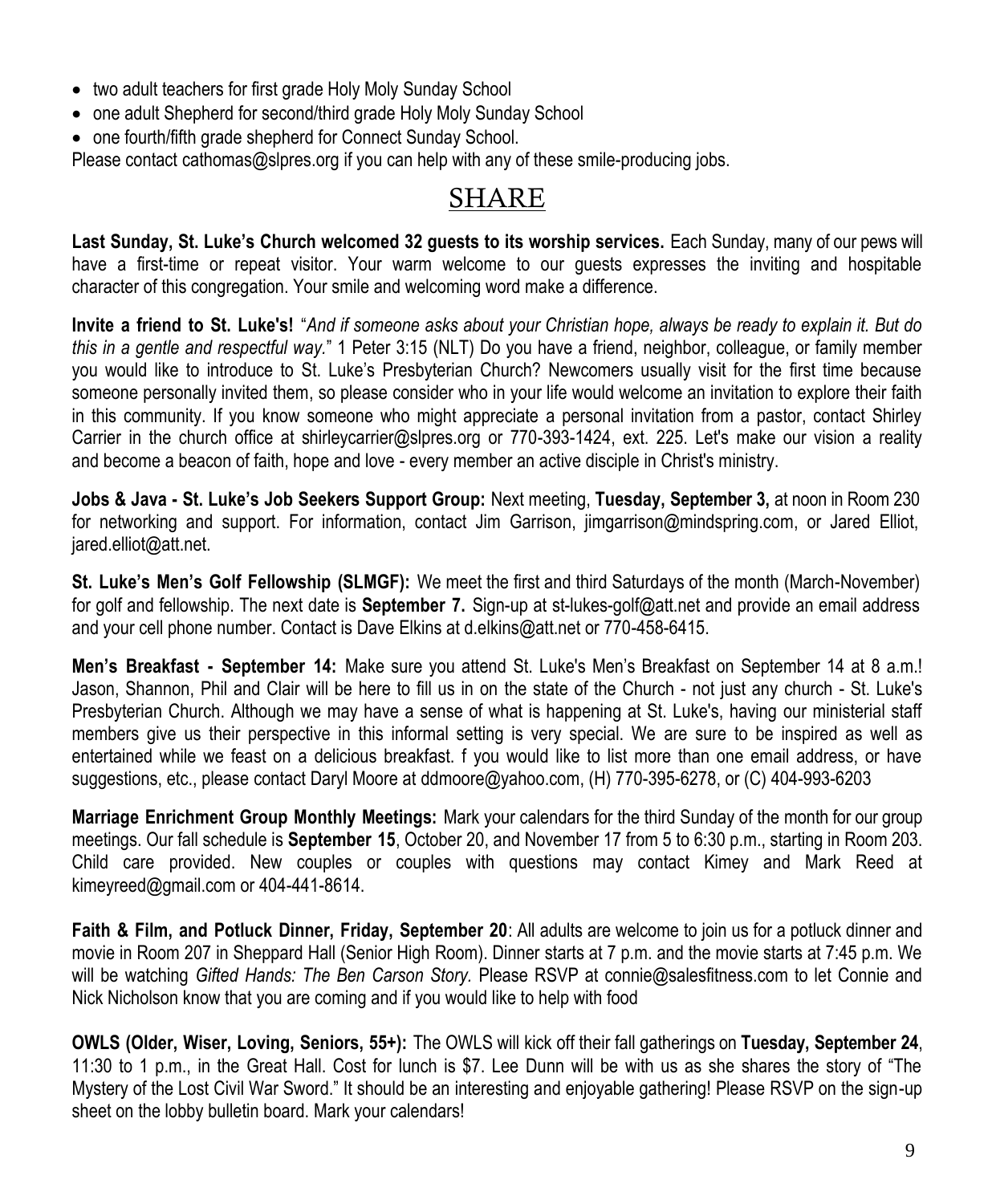**Stephen Ministry:** Whether you are involved at this time in your life with school age children or not, the beginning of a new school year and cooler weather always brings change in our lives. Change is good. Seek out a Stephen Minister if meeting with a compassionate listener might comfort you. A weekly confidential meeting might help bring about a good change for you! Shannon Dill or Laura Strange, Stephen Leaders are the referrals coordinators.

**The Worship Exploratory Task Force Committee wants to hear from you!** We are engaged in ongoing discussions on how we can better serve our congregants in worship. Please contact a member of the committee or Bruce Jones - chair, [stratocaster2@comcast.net](mailto:stratocaster2@comcast.net) or 404-304-5346, with your comments, concerns, and suggestions. Members of the committee are Mary Louise Connor, Parker Cutler, Debi Elkins, Jim Giesler, Jill Hudson, Tom Loftis, Clair Maxwell, Wendy Moreland, Paula Morris, Roby Price, Kimey Reed, Edna Schell, Jim Schell and Jason Whitener.

**College Students:** Please make sure the church office has your college mailing address, cell phone number, and correct email. We want to stay connected, so please send this information to Liz Catlett at lizcatlett@slpres.org.

**PALS Fall 2013:** Perimeter Adult Learning & Services is registering now for their fall Monday classes – Lunch 'n Learn. They will be at Dunwoody Baptist Church, Mondays, September 9-October 28, 9 a.m. to 2:30 p.m. The green registration forms (with class listings) can be found in the lobby kiosk or go to their website, [www.palsonline.org.](http://www.palsonline.org)

### *From the Choir Loft*

**Handbell Workshop, Wednesday, September 4, 6-7:30 p.m.** For all who would like an introduction to basic bell ringing or a brush-up on their handbell skills, join us for a Handbell Workshop in the Bell Room. If you have thought about trying bell ringing, come on and give it a ring! Please let Clair know if you plan to attend, [clairmaxwell@slpres.org](mailto:clairmaxwell@slpres.org) or 770-393-1424, ext. 227.

**Chancel Choir Fall Kick-off Party:** Please come join the Chancel Choir at an open house at the home of Kay Loerch, 4821 Summerset Lane, Dunwoody, on **Sunday, September 8 at 6 p.m.** If you have ever thought about joining the choir, please come by to meet everyone. New members are always welcomed!

**Pedals, Pipes & Pizza, Wednesday, September 11, 5:30-7 p.m.** Clair Maxwell leads this informative and engaging event for all ages interested in learning more about the pipe organs at St. Luke's. We will see a short video about the instrument, have a hands-on opportunity to play both our Chapel and Sanctuary organs, participate in an organ crawl to see how they are constructed, and, eat PIZZA! If you would like participate, please let us know by Monday, September 9, so we will know who will be attending this unique event. RSVP to Clair, [clairmaxwell@slpres.org.](mailto:clairmaxwell@slpres.org)

### **Choirs Gearing Up for the Fall:**

**Chancel Choir (youth & adults)** resumes rehearsal on Wednesday, September 4, 7:30-9 p.m. **Festival Ringers (youth & adults)** resumes on Wednesday, September 4, in time for the Handbell Workshop **Youth Choir (6th-12th grades)** resumes rehearsal on Sunday, September 15, 7-8 p.m. **Westminster Choir (2nd-5 th grades)** resumes rehearsal on Wednesday, September 18, 5-5:45 p.m. **Cherub Choir (4 y.o.-1 st grade)** resumes rehearsal on Wednesday, September 18, 5:15-5:45 p.m.

**Celebrate the Arts:** The first Celebrate the Arts musical event for the fall will feature the Dunwoody Chamber Ensemble with William Pu here in concert on Sunday, September 15 from 3-4 p.m. in the Sanctuary. Come and listen to the program featuring the Piano Quartet in C Minor, Op. 13 by Richard Strauss.

### SERVE

**Volunteers Needed to Provide Dinner at IOH:** Interfaith Outreach Home (IOH) provides transitional housing for homeless families. St. Luke's provides and delivers a meal on the third Thursday of each month when the parents receive life skills training. Reimbursement for IOH meals is budgeted. This typically involves approximately 10 adults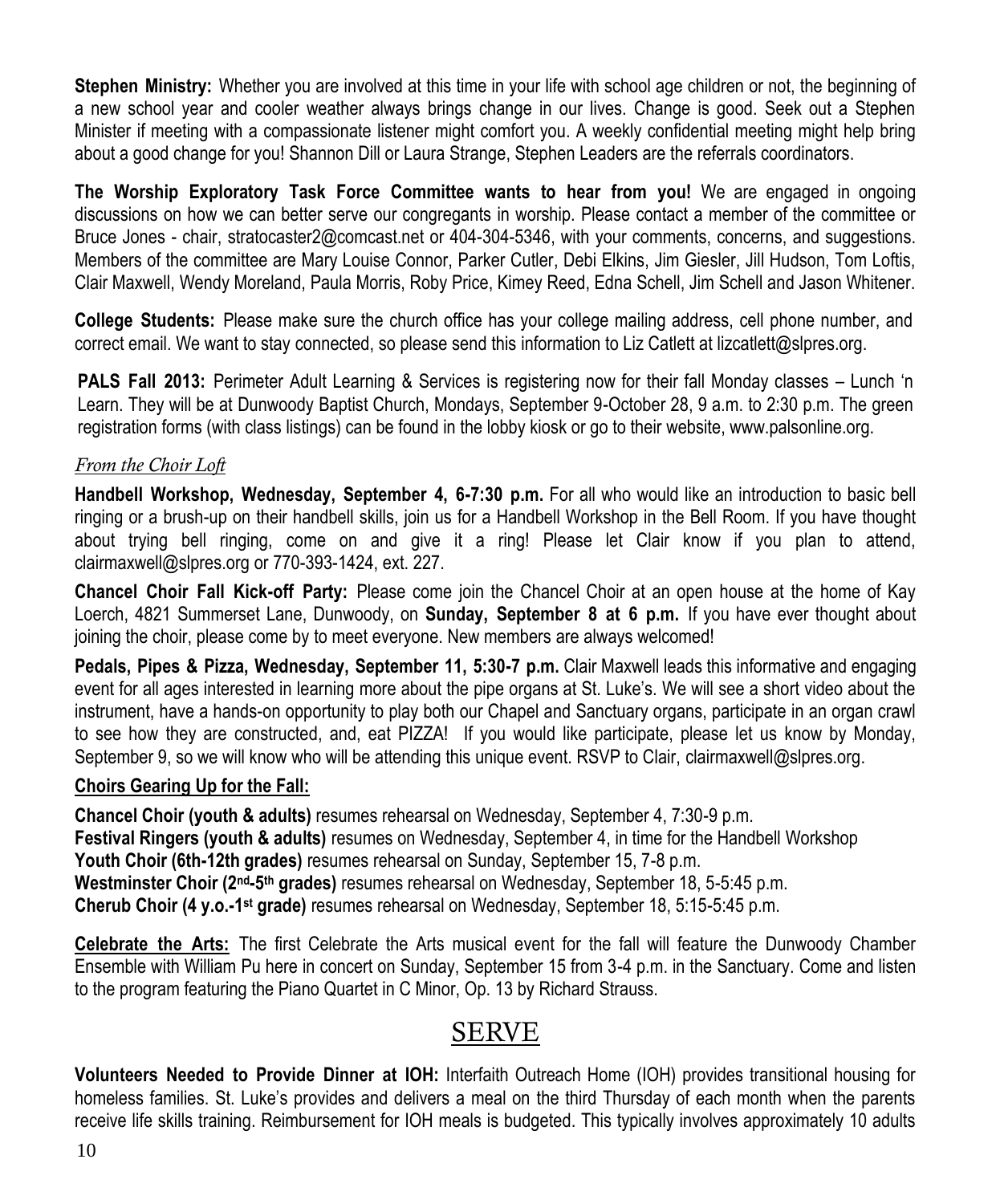and 15 children. If you, your family, or group are willing to provide and serve a meal for IOH, please put your name on the sign-up sheet on the lobby bulletin board or contact Al Bridges at 770-394-6581.

**Share a Dinner at Journey Night Shelter:** St. Luke's provides dinner on the fourth Sunday of the month for 26 homeless men at Journey (formerly Druid Hills). Volunteers are needed for each month, September 2013 through August 2014. If you, your family, or group are willing to provide a meal one month, please sign up on the sheet on the lobby bulletin board or you may call Al Bridges at 770-394-6581.

**Buy Some; Share One:** St. Luke's has an ongoing food drive to support local organizations. We ask that **every** time you go to the grocery store, pick up one extra non-perishable item and put it in one of the carts in the main lobby (just inside the doors at the Manhasset entrance) - Buy Some; Share One! Their most needed items are canned meats, peanut butter, canned vegetables, cereal and toilet paper (no soup please). Please help fill the pantry for neighbors seeking assistance. We are now collecting for the Community Assistance Center.

**Save the Date:** The Community Assistance Center's *Vintage Affair 2013 ~ Celebration of Hope* will be held **Saturday, October 4** from 6 to 11 p.m. at Holy Innocents' Episcopal Church.

**Helping Hands:** This ministry matches short term or emergent needs in the congregation with available resources. Could you use your time and talent to assist someone in the congregation? Examples are setting up or assisting with a computer, driving a member to an appointment, helping change light bulbs. If this interests you, contact Billy Martin, billybeer214@yahoo.com or 770-441-0373. If you need the Helping Hands team, contact your Deacon.

**Looking for a great way to meet other St. Luke's members while serving our congregation?** St. Luke's meal ministry provides meals for families or individuals who are recovering from a recent surgery or illness, suffering from the loss of a loved one, or celebrating the birth or adoption of a new baby. If you are interested in delivering a meal to a congregation member or would like more information, please contact Krissy Williams at bkcook71@yahoo.com.

**Prayer Ministry:** Our St. Luke's Prayer Ministry Team is involved in intercessory prayer. Intercessory prayer is the act of praying on behalf of others. The Bible is clear that Christians are called to be intercessors. If you would like to become a part of the Prayer Ministry Team, contact Paula Barbin, barbin@fulton.K12.ga.us or 678-297-9877, or Paul Clay, paul.clay@comcast.net or 678-443-9818.

**R.O.C.K. (Reaching Out Through Crocheting & Knitting):** Wednesdays, 10 a.m. - noon. Men and women, young and not quite so young, of varying skill levels (absolute beginners to experts) are welcome! We make prayer shawls, layette sets for preemies, squares for blankets, and a variety of other items for outreach projects.

### **Family Promise:**

**New Week for St. Luke's:** We will host homeless children and their parents at St. Luke's **September 22-29**. Use [SignUpGenius.com](http://signupgenius.com/) to volunteer for the host week, September 22-29. Just go to: [www.SignUpGenius.com/](http://www.signupgenius.com/go/805084CAFAF28A75-slpc3) [go/805084CAFAF28A75-slpc3.](http://www.signupgenius.com/go/805084CAFAF28A75-slpc3) [Note that this address is different than last time which ended with a **2.**] If it's easier to remember, go to [http://www.signupgenius.com,](http://www.signupgenius.com/) Select "Find A Sign Up", enter [SLPCFamilyPromise@yahoo.com,](mailto:SLPCFamilyPromise@yahoo.com)  and click on the link for September 22-29. Select the slots where you would like to volunteer. We are likely to have three or four new families when we host in September.

**Office Angels:** To volunteer, please use SignUpGenius.com, go to "find a registry" and enter [steveray22@gmail.com](mailto:steveray22@gmail.com) to volunteer.

**Supplies Needed:** The Family Promise day center here at St. Luke's is in need of some basic supplies. To see if you can help with any of these, please go to: http://www.signupgenius.com/go/70A0E49A8AB29AB9-fpdaycenter1.